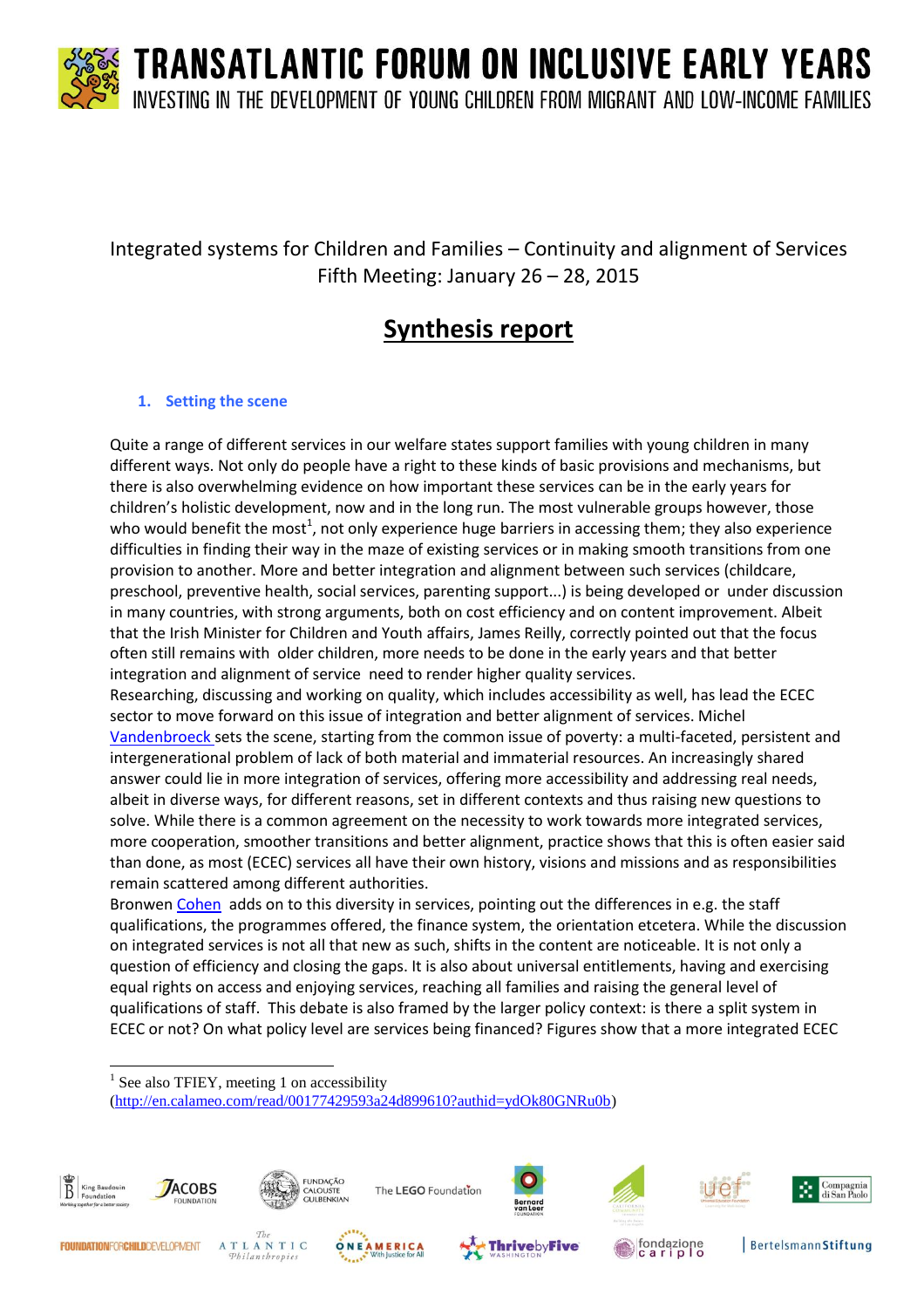

system, as we know them in some Scandinavian countries, is more successful reaching disadvantaged groups of babies and toddlers, compared to countries with a split system.

Another issue in the integration debate is the question of what there is TO integrate. Charlie [Bruner](http://www.kbs-frb.be/uploadedFiles/2012-KBS-FRB/05)_Pictures,_documents_and_external_sites/12)_Report/TFIEY_Charlie-Bruner.pdf) brings illustrations on child poverty and the lack of basic provisions in the US altogether. He points out on the benefits of combining knowledge on children's well-being and development opportunities in a multidisciplinary way and makes it clear, yet again, that it does take a village to raise a child. Systems need to be built, in which links are made between services of ECEC, health, family support with attention for the diversity among families and children (e.g. disabilities, ethnicity, socio-economic situation...). in suh a system, every service has and knows its role and everyone does what fits his practice and expertise best. More specifically, Charlie Bruner warns that 'If we don't give opportunities to children in poverty , there will be no more middle class left in the US.'

#### **2. The many shapes and forms of integrated systems**

Integrated services, cooperation, networking ... these are all frequently recommended strategies, while it is not always clear what it really means in the heads of all professionals and organisations involved. Different models have been developed. Some have grown bottom-up, some were introduced top-down. Some build on stronger links between two sectors, some comprise the whole range of early years services. During the  $5<sup>th</sup>$  TFIEY several illustrations were presented.

#### *The case of Ireland (see [Canavan](http://www.kbs-frb.be/uploadedFiles/2012-KBS-FRB/05)_Pictures,_documents_and_external_sites/12)_Report/TFIEY_Elizabeth-Canavan.pdf) , [Doherty](http://www.kbs-frb.be/uploadedFiles/2012-KBS-FRB/05)_Pictures,_documents_and_external_sites/12)_Report/TFIEY_Nuala-Doherty.pdf) and [Lughadha](http://www.kbs-frb.be/uploadedFiles/2012-KBS-FRB/05)_Pictures,_documents_and_external_sites/12)_Report/TFIEY_Colma-Nic-Lughadha.pdf) ): strategic planning and monitoring*

In 2000, the Irish government drafted a first National Children's Strategy, based on the UN CRC and aimed at proactive work on improving children's well-being on different levels (education, health, social inclusion etc.). Starting from the child's perspective, instead of a services' perspective, was a radically new way of thinking and working. However, joining policy levels did not automatically or immediately translate in joined up workforces and services. A shared vision, clear planning and strong monitoring are all required tools to foster and shape better and meaningful cooperation.

Several strategies and frameworks were to follow, designing agenda's for children's services, including clearly defined outcomes to be reached, as well as specific guidelines for all professionals involved, on all levels. In this national context, 1 single stand-alone Children's department and 1 minister for Children were established for the first time in 2011. A new national framework 2014-2020 – Better Outcomes: Brighter Futures - was drafted containing 136 policy commitments on 5 overarching 'national outcomes' for children and young people: Active and healthy, physical and mental well-being/ Achieving the fullest potential in all areas of learning and development/ Safe and protected from harm/ Economic security and opportunity and Connected, respected and contributing to their world.

This framework also contains more general transformational goals, such as emphasizing the role of parents, value investment in early years, listening to the voice of children, focusing on quality ( effective, efficient and trusted services) and keeping an eye on transitions by minding the gaps.

National targets are set for services to gather around and identify a shared agenda and common, comprehensive and coordinated approach in order to reach the expected outcomes.

In order to translate these high ambitions into real changes for children, some new structures were set up, while existing structures were reorganised towards more alignment. Drafting plans is important, but implementing them is what makes a change. The implementation is to be carefully monitored and full



Philanthropies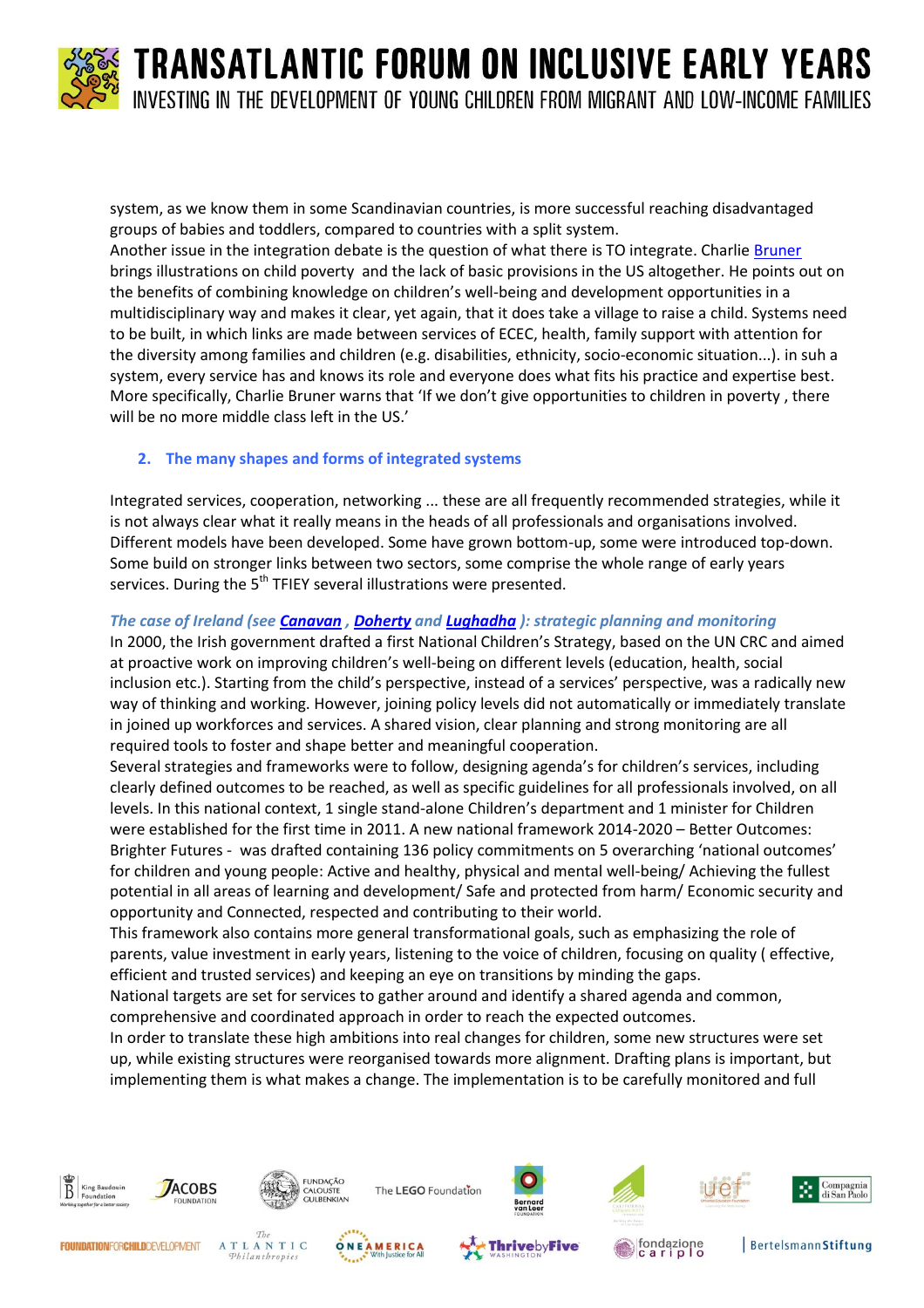

commitment is expected from all sectors on all levels. Ongoing communication needs to make the whole framework and approach to become 'common sense' for all services involved. This is work in progress, as views on tricky issues such as 'poverty' and how to fight it, are not always the same. This kind of collaborative work requires a collaborative mindset: all stakeholders need to get involved from the very first start to decide what the most needed actions would be, in order to actually make a change and reach the desired outcomes.

#### *The case of Switzerland (see [Neumann](http://www.kbs-frb.be/uploadedFiles/2012-KBS-FRB/05)_Pictures,_documents_and_external_sites/12)_Report/TFIEY_Sascha-Neumann.pdf) , [Tschumper](http://www.kbs-frb.be/uploadedFiles/2012-KBS-FRB/05)_Pictures,_documents_and_external_sites/12)_Report/TFIEY_Anne-Marie-Tschumper.pdf) [, Zimmerli\)](http://www.kbs-frb.be/uploadedFiles/2012-KBS-FRB/05)_Pictures,_documents_and_external_sites/12)_Report/TFIEY_Philine-Zimmerli.pdf) : putting the puzzle together on different policy levels*

ECEC in Switzerland is characterised by its administration on canton and community level, which results in many different regulations and services. Care arrangements have several sources for diversification and complexity. They are influenced by a complex interplay of affordability, accessibility and desirability. Determining factors here, are for example: the parent's needs and choices, different structures of day care services, the amount of facilities on the local community level, different regional childcare cultures and different rules and the conditions of enrolment in the settings.

Integration on this rather scattered ECEC-field should first and foremost serve the interests of the children involved and it should answer to the needs of families and the specificities of the local context (rural/urban, disadvantaged/affluent areas...). More integrated policies have been advocated both on the national (Primokiz programme) and the city level (Primano programme). The Primokiz programme is a cross sectoral programme - health care, social services and education – by which services are offered on different levels: basic services for all, more specific services for specific groups, and early prevention and intervention services where needed. The whole programme aims at positive outcomes for all children's development. Crucial elements are political will and strong networks between all providers (both horizontal and vertical). The Primano programme, successfully implemented in Bern, aims at improving access to ECEC services, linking childcare, home visits and schools.

#### *The case of UK and Ireland: cooperate towards social change*

In the UK, the Pen Green centre (se[e Whalley](http://www.kbs-frb.be/uploadedFiles/2012-KBS-FRB/05)_Pictures,_documents_and_external_sites/12)_Report/TFIEY_Margy-Whalley.pdf) ) was developed in the 1980's by practitioners and families together from the very start, building on local resilience and the shared commitment to improve children's life chances. In a context of severe poverty, high unemployment and lack of services, the Pen Green centre for Children and Families started with a strong vision on emancipation and empowerment, building on what was there, on actual needs of families and children. Many different services are deployed, such as ECEC, adult community education, health services, inclusive education as well as training and research. Principles of mutual respect, inclusion, cultural negotiation, co-construction, capacity building and commitment are translated in all programs and actions. "Co-production is what Pen Green is all about." Parents are involved in the planning, the programming, as volunteers, as learners, as advocates for their children and possibly staff in training. Parents and staff bring together 2 sets of knowledge: the professional, public, generalised theoretical knowledge about children and their development and the personal theory about a child in a given context. On the level of staff this requires a.o. a qualified staff with a theoretical basis but being reflective and open to dialogue, good working conditions in a well-resourced and securely funded provision and a focus on social change. Principles of equality, cultural humility and proactive work are at the basis of all the work.

Stepping away from classical approaches in working in severe disadvantaged areas has also proven to be successful in Dublin, with the Early Intervention Programme in the Colin area (se[e Drayne](http://www.kbs-frb.be/uploadedFiles/2012-KBS-FRB/05)_Pictures,_documents_and_external_sites/12)_Report/TFIEY_Kieran-Drayne_F.pdf)). In this

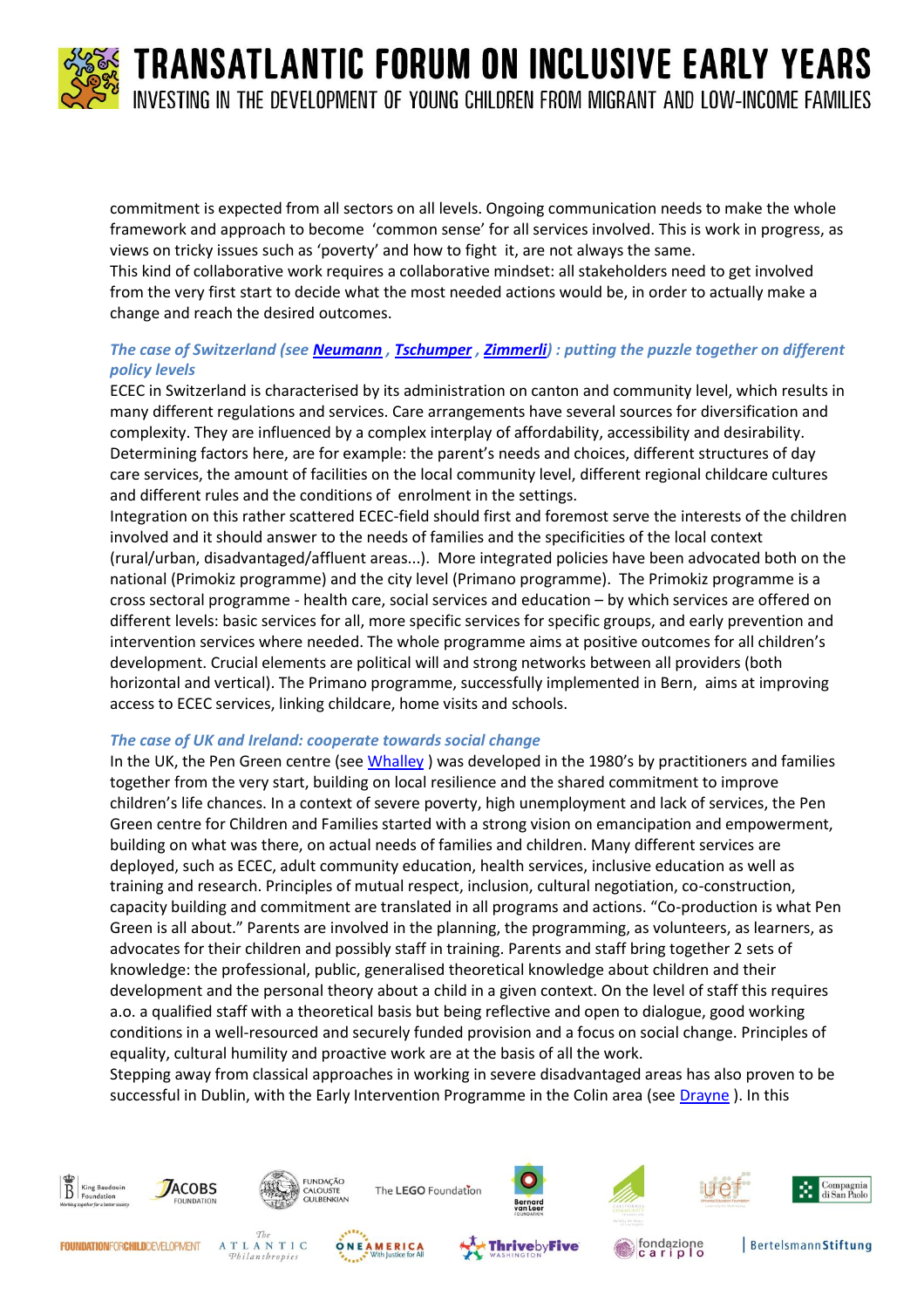

program the vicious cycle of disadvantage has been turned around into a virtuous cycle of better chances. Both private and public sectors have started to cooperate in developing programme outlines with clear goals, to be measured by detailed indicators. In cooperation between several sectors (health and social care, schools, community work, volunteers, local business…) a detailed action plan was developed, containing services such as home visits, speech and language therapy for children, an early parenting programme, outreach work, counselling and community based activities, fostering social cohesion. On all actions a programme performance management is monitoring the outcomes in detail.

#### *The universalist perspective: low threshold Family Centres*

Universalist services, combining different functions in a low threshold setting, have been developed to serve a wide range of families with advice and support and to allow people to meet and share parenting experiences. Fostering the holistic development of children in diverse contexts is a central aim. The input from parents themselves is essential in the underlying philosophy of families and professionals learning from each other.

In the Scandinavian model of Family Centres (se[e Kekkonen\)](http://www.kbs-frb.be/uploadedFiles/2012-KBS-FRB/05)_Pictures,_documents_and_external_sites/12)_Report/TFIEY_Mariatta-Kekkonen.pdf), different services work together on fostering stimulating factors for children's well-being and holistic development, while trying to bring answers or mediate the negatively influencing factors. Both parents and children are welcome to a complete range of services – maternal health care, childcare, preventive social work - within the same premises, aligned with the local needs and context and ready to respond to all kinds of questions and issues that turn up in any possible course of parenting (parental stress, poverty, pedagogical questions...). In the Family Centre model, different levels of advice, help and early support are available: ranging from universal services for all (e.g. preventive health for babies, parent meetings), over selected interventions for specific pedagogical questions (e.g. referral to a social service) to indicated interventions for serious problems (e.g. prevent placement of a child). More specialised support or intervention is not offered in the Family Centre but there is an openness for parents to feel at ease to ask questions and receive timely and adequate referral when necessary.

Research has resulted in describing 5 types of centre models, of which the multidisciplinary model has shown to be the most integrated one. Critical success factors would be: clearly defined and understood goals and action plans, strong and cross-sectoral coordination, multi-professional cooperation and integrative management. Specific competences that are needed in order to deliver qualitatively strong services are: communication and customer orientation, problem solving and innovative thinking, knowledge of different (sub)cultures, leadership and teamwork, pedagogical skills, knowledge on special needs and intercultural issues. The multidisciplinary model has been proven to be an effective one and the preferable one for parental involvement, peer support, low threshold meeting places and the build-up of social networks. There is however, still room for improvement on the level of dialogue and stronger participation of both parents and children.

Another example of accessible basic support provisions is the Flemish concept of Family Centres, the 'Houses of the Child', that have recently been constructed ( see [Verhegge](http://www.kbs-frb.be/uploadedFiles/2012-KBS-FRB/05)_Pictures,_documents_and_external_sites/12)_Report/TFIEY_Katrien-Verhegge.pdf) ). In order to keep it as close as possible to local context and needs, the idea is to have local municipalities and services to engage themselves in a system of cooperation, bottom-up. The legal requirements are kept to a minimum to allow adaptation to the local context and leaving a range of freedom to the initiators. This results in a variety of cooperation and integration schemes throughout Flanders.



Philanthropies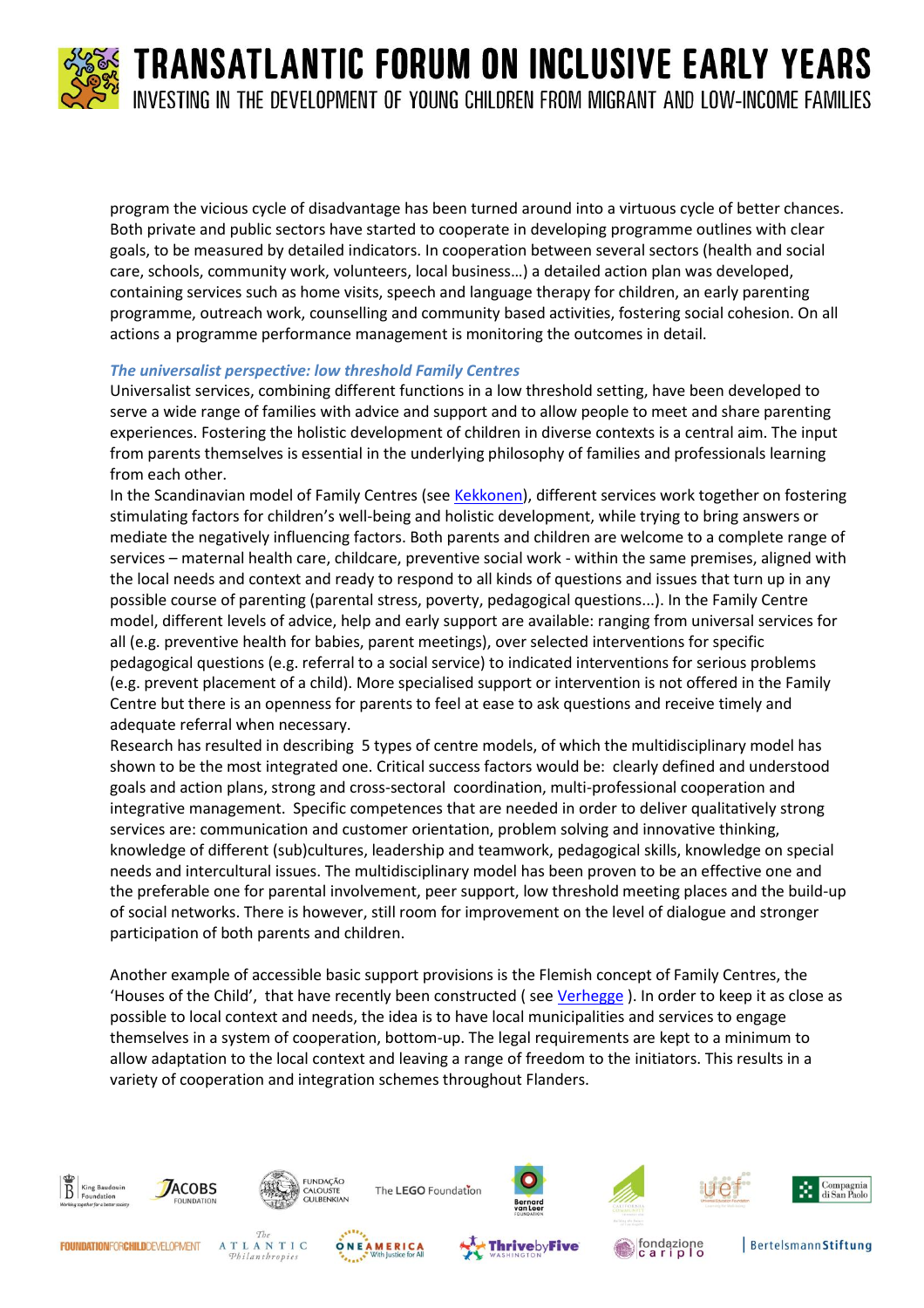

To be eligible for funding as a House of the Child, certain partnering organisations/functions need to be engaged as a minimum: preventive health care, parenting support and social support and social cohesion. They can either work in shared premises or not, mix private and public services or not and add other providers as well. The goals of these partnerships are a.o. to increase accessibility of services, more adequate and timely referrals, increase professional competences, avoid both gaps and overlap and exchange knowledge and experiences. A House of the Child is not aimed at specific groups but open to all parents and children, which should avoid stigmatization. As all parents at a given time have questions or need advice, they can all simply walk in and look for what they may need. The starting point is not so much an actual problem, but simply being a family or having a baby. Very often, the start is with an Infant Consultation Bureau, a well-known service in Flanders since many years and with an attendance of over 95% of parents with young children. The element of bringing families together in a non-formal setting is an important focus, adding to social cohesion. Having families, both parents and children, actively participate, beyond the mere 'customer' status, does remain a challenge.

#### **3. What makes integration and cooperation work?**

Out of all these varied examples, some elements seem to come up over and over again. While most of these may seem evident, they don't always prove to be so easy to achieve. Working together and building bridges between sectors and services takes time and commitment. What was mentioned as key points in any model of integration of services and programmes:

- A shared vision on the issue and the approach
- Deep-rooted respect for democratic values, such as reciprocity, participation and dialogue, respect for diversity and an open, no-blame approach
- Multidisciplinary work, without a hierarchy between disciplines
- Clear planning, knowing who is responsible for what, setting goals and agreement on how to monitor outcomes
- A child perspective instead of a service perspective
- Approaching parents as partners, not customers
- Strong leadership and integrative management

Philanthropies

- Aimed at structural, systemic change (not just individual solutions)
- Involving all stakeholders from the start, including reaching out to families to begin to understand what is really needed
- Co-constructing practice and actions: professionals and families thinking, working and acting together
- Staff is well-trained, knowledgeable of social and cultural diversity, and open for reflection and questioning
- Use a combination of impact measuring methods, both qualitative and quantitative.
- Respecting and considering the local context and needs of the community

#### **4. Working on smooth transitions between home, care and education**

From an early age, most children will be spending their daily lives in several different settings. They make a first move from home to childcare and later they move on to Kindergarten, primary and secondary



**BertelsmannStiftung** 

Compagnia<br>di San Paolo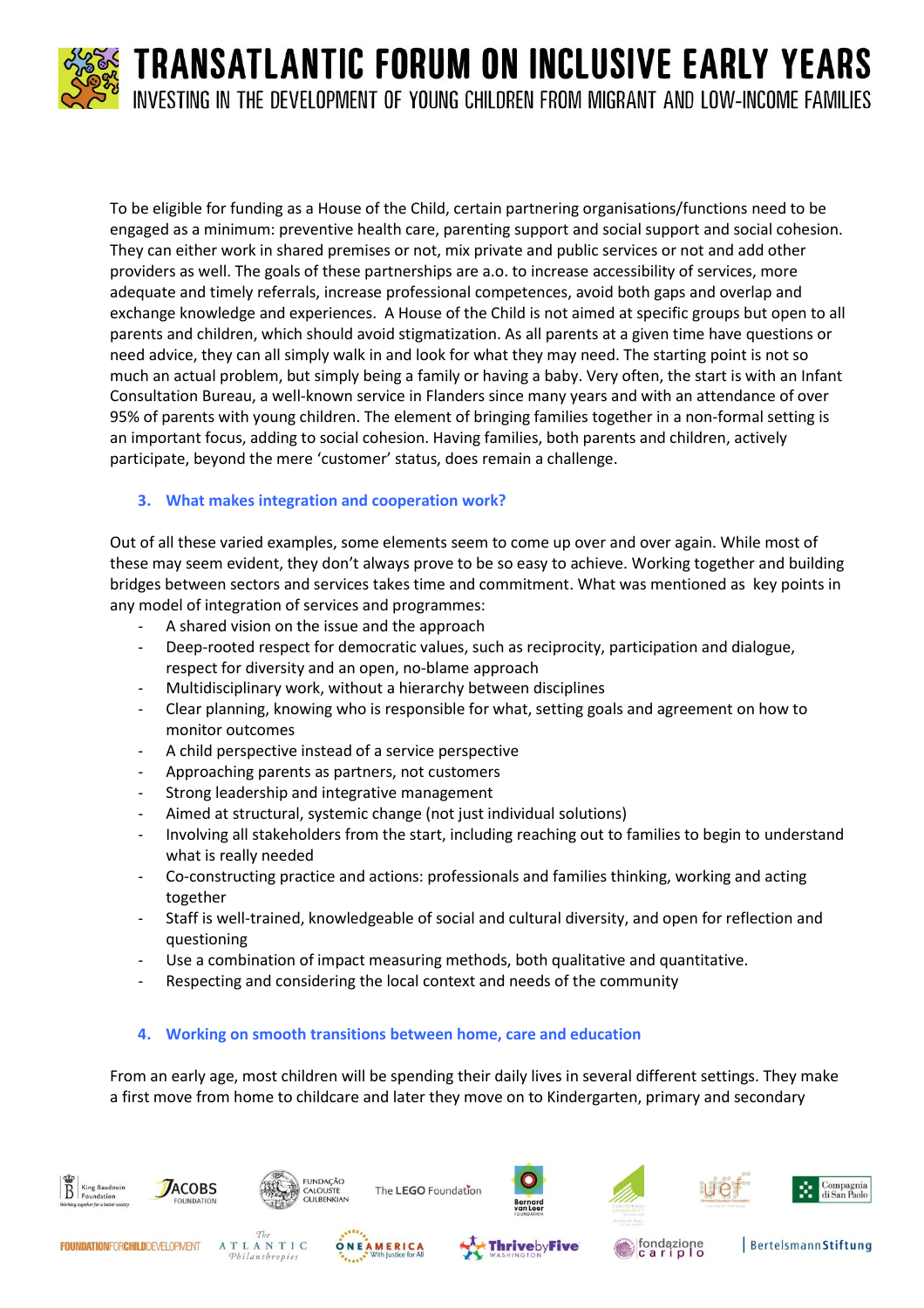

school. Depending on the care and education systems, some of these transitions can be either smooth enough or pretty harsh. In essence, every transition can hold promises and excitement or can represent (yet another) barrier or challenge, especially for children with a background of poverty and/or migration. What factors can make transitions easier and more positive?

#### **From home to ECEC**

An Italian ( see [Balduzzi\)](http://www.kbs-frb.be/uploadedFiles/2012-KBS-FRB/05)_Pictures,_documents_and_external_sites/12)_Report/TFIEY_Lucia-Balduzzi.pdf) and a French ( see [Garnier\)](http://www.kbs-frb.be/uploadedFiles/2012-KBS-FRB/05)_Pictures,_documents_and_external_sites/12)_Report/TFIEY_Pascale-Garnier.pdf) example show how the move from home to childcare or Kindergarten can be made easier and beneficial to the child, the parent and the practitioner at the same time. It is important to bridge the gap between both worlds.

In a small scaled French action research, involving the views of children, parents and professionals, it becomes clear how different systems of care and education can influence the child's and the parents' well-being and promote the feeling of being welcome and at ease. In so-called transition classes, presented as a good practice, teachers, teaching assistants and an additional 'éducateur jeunes enfants' work together in a non-hierarchical setting, invest in communication with parents and in offering a warm, responsive group environment where children can both play and learn. Children and parents are not simply expected to adjust to a school setting, which is not reciprocal; they become part of the group and shape it together. Different than in school-like Kindergarten classes, children are considered competent, can make choices and become part of a group: they are allowed some time to 'become' pupils. In more classical school settings they need to 'be' a pupil from day one and there is not really a place for the parents to get involved in their children's growing up. Different underlying ideas of childhood (here and now or future citizen-in-the-making) and of growing up (in a process of continuity or based on test results) will shape different practices.

Involving parents, being aware of the importance of their input, is also the main consideration behind the Italian 'ambientamento' approach in childcare. This entails more than an 'adjustment' ('inserimento'), mostly sharing information on the child and the childcare centre, at the start as it was the case earlier. Based on a changed view on childcare – from necessary evil to a valued educational setting – and influenced by a growing diversity and interculturality in Italian society, the necessary reflection on adjustment approaches lead to a shift from the 'inserimento' to the 'ambientamento' approach. As described by Mantovani, ambientamento refers to the emotional and psychological process of gradual acclimatization, exploration, knowledge exchange, emotional investment, representations and ambivalences, solutions an connections that all involved actors – being children, parents and educators alike – play out during transitions. It is no longer just an issue of going through the motions when a child first starts attending childcare aimed at gaining the necessary information. It is a process of mutual acclimatization, getting to know each other on a daily basis, by which children are gradually getting used and feeling welcome in the childcare service. It involves welcoming each family and respecting all their peculiarities, their education style and beliefs, and building a relation of trust step by step. This becomes even more important in diverse societies. This approach is based on practices like pedagogical documentation, parental support and in-service training of practitioners. A recognised risk is that this approach, being essentially co-constructive and reflective, could also become some kind of traditional procedure, taken for granted and thus losing the negotiative character. Another risk could be the effects of the economic crisis, leaving access to childcare only to middle class families and losing the focus on social cohesion.





FUNDAÇÃO<br>CALOUSTE<br>GULBENKIAN The LEGO Foundation

















fondazione<br>cariplo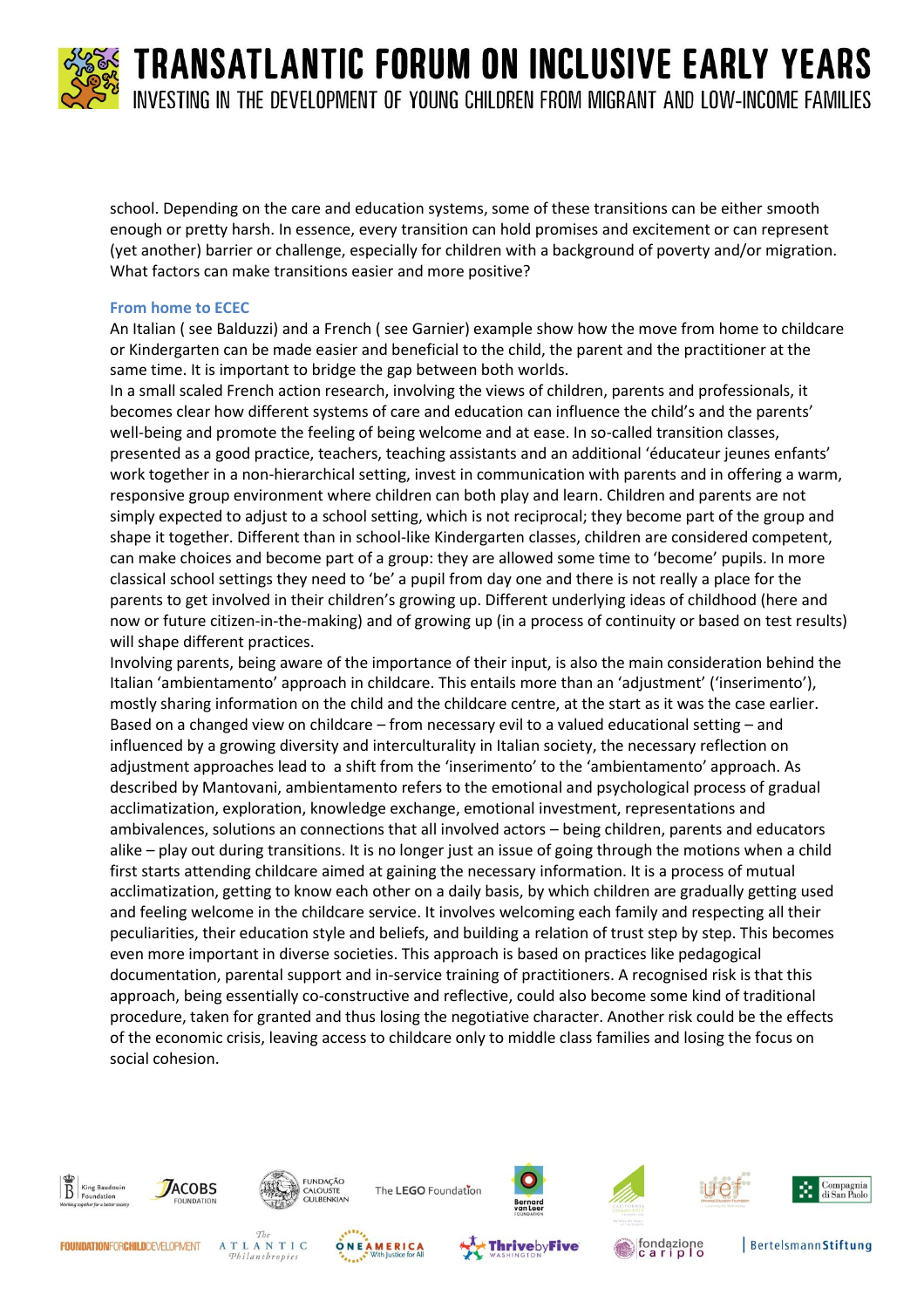

#### **From ECEC to primary school**

The issue of transitions was also illustrated in an EU study on early school leaving (see [Peeters\)](http://www.kbs-frb.be/uploadedFiles/2012-KBS-FRB/05)_Pictures,_documents_and_external_sites/12)_Report/TFIEY_Jan-Peeters.pdf), building on the link between attending ECEC and later school success. In this study transition was considered as part of the quality debate. Where high quality ECEC has been proven to be conducive to later school achievement in general, this has certainly been the case for children with disadvantaged backgrounds, e.g. by closing the language gap, reducing grade retention, better integration, reducing risk behavior and better physical and mental health. Attending ECEC helps children to be more socially and emotionally mature and prepares them better for school. Therefore, when ECEC is expected to, in a way, prepare children for (lifelong) learning, we need to consider the effects of the transitions between childcare, preschool and primary education as well. Such transitions can be experienced as a cultural shock and they can bring many challenges, again more often for children in poverty. Most transitions are tailored to the standards of middleclass parents, who are able to better prepare their children. Disadvantaged families often seem more scared of transitions because they are confronted again with their 'own' failure. Also the visions and expectations between professionals of ECEC and primary education are different. ECEC workers focus on the behavioral and non-cognitive and social development, while teachers are trained to prepare children for learning, counting, reading. The differences between both settings are multiple: relationships, teaching style, activities, environment and space and coping with all these changes is not always so easy. Attention is needed here since positive transition experiences provide important motivational attitudes towards (later) learning, school and abilities to succeed. It is important to view transition, not as a one-time event, but as a process of continuity, beginning well before school starts (but avoiding the risk of 'schoolification' of ECEC). Smooth transitions require a readiness of the family, of the community, of ECEC and of the school. This re-conceptualised view of school readiness requires in other words a continuity in education, with ECEC as an essential part of it, building the foundation for the subsequent levels, while the situation today still shows too much fragmentation between the different education levels. Education continuity is also reflected in continuity with home and the surrounding community. Effective transition approaches, therefore, need to take families and the community into account. With the increasing heterogeneity of today's families, parental involvement and partnership with ECEC and schools is crucial to adjust (pre-)school services to ethnic, cultural, linguistic and other forms of diversity. Moreover, active parent participation in the life of their children from the very early years may guarantee their participation in the education of their children at later stages as well. Not only a pedagogical continuity is needed but also a continuity in quality in order to sustain the many benefits of ECEC throughout the education career. A well-balanced education system is reflected in 4 dimensions: efficiency (with every part reinforcing the results of previous stages), equity (with equal opportunities for every child, regardless of their background), cohesion (shared vision on education and co-responsibility) and representativeness (diversity of pupils being mirrored by diversity of staff). It should be obvious that these dimensions are more difficult to reach in a split system than in an integrated system. Pedagogical and professional continuity is hindered by the different visions on children's learning, different training and qualifications of staff, different teaching approach and a perseverant view on ECEC being mostly care and little education. Curriculum continuity, fostering a smooth transition from play-oriented and child-centred early year settings to more structured and systematic school settings, is hard to obtain when several countries still lack a 0-3 age curriculum. In combination with a lowerqualified workforce this can be a cause for large discrepancies. For structural continuity, allowing easier transitions, we need close cooperation between educational levels and most importantly close

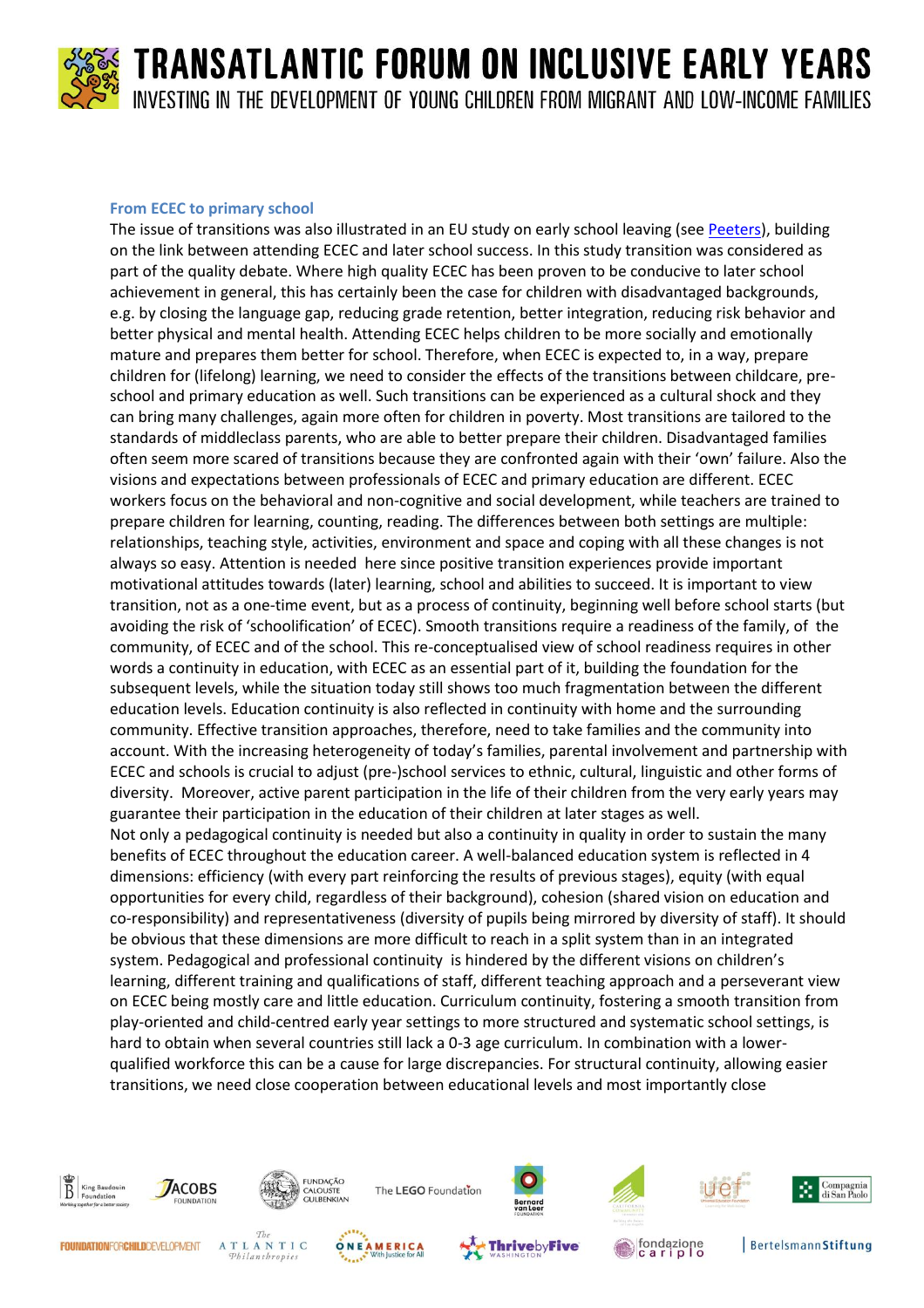

cooperation between teachers working with children. While this does happen on the initiative of professionals, little is regulated on a more structural policy level.

The transition debate is often still set within a 'school readiness' debate, but is this the correct or only question? (se[e Dunlop\)](http://www.kbs-frb.be/uploadedFiles/2012-KBS-FRB/05)_Pictures,_documents_and_external_sites/12)_Report/TFIEY_Aline-Wendy-Dunlop.pdf) Throughout the development of children, the relational approach, social interaction and communication is important for their sense of self and well-being. Emotional well-being comes from engagement, interaction, companionship, identity, sense of self, pride in achievements, reciprocal relationships and inter-subjectivity. Ideally, we can see this in transition processes as well. The purpose of ECEC is not only to prepare children for school. Aiming at school readiness, without considering differences in family income (25% of children in Scotland live in poverty!), housing and nutrition, overall set goals for children can and will not be reached. Poverty has been having a huge impact in children's school success and even on average life expectancy. It has become clear that curricula or standards on school readiness have not been differentiated enough to correctly assess children's development and competencies. And again, the issue is not simply to get children ready for schools, but also to get schools ready for the different needs of children. E.g. Save the Children Scotland recognizes the need to provide additional support in the early years for children living in poverty, because there is clear evidence that children who grow up in poverty are starting school at a serious disadvantage compared to their classmates. In this sense, school readiness is a problematic concept since it is usually based on a particular model of the (middle class) child and it is often being used as gate keeping for school. This gate keeping puts families under pressure. Transitions and gate keeping are associated with certain skills, but parents and teachers can have different views on which skills are important. Transitions can be positive, containing opportunities for change and growth. But for children with a disadvantaged background, it can also be negative and create challenges, new barriers and risks of exclusion. To foster the positive aspects of transitions, some elements need to be carefully considered, such as:

- the extent to which children are able to develop a sense of their own identity in the early years through opportunities for choice, self-regulation, success (in real things) and positive engagement with others, and how this is sustained over time,

- having friends and going to school with friends,
- the child's first teacher in school,
- having opportunities to start afresh and re-invent yourself,

- the extent to which any new setting allows children to demonstrate what they already know and are able to do and the extent to which children and young people feel valued in the new setting

- being in an environment where the focus is on learning rather than behaviour

- the initial contacts families have with the educational system

- the capacity of professional educators to work with families rather them telling them about education and their child.

Rethinking transitions will require more cooperation between ECEC and primary school practitioners, and more involvement of and communication with parents and children. The primary school sector can get inspired by the ECEC sector here: how to get to know children through play, how to relate better to children when you get information from the parents, how to communicate better with parents and improve encountering skills, how to create a sense of belonging and being accepted for who you are.











**BertelsmannStiftung** 

Compagnia<br>di San Paolo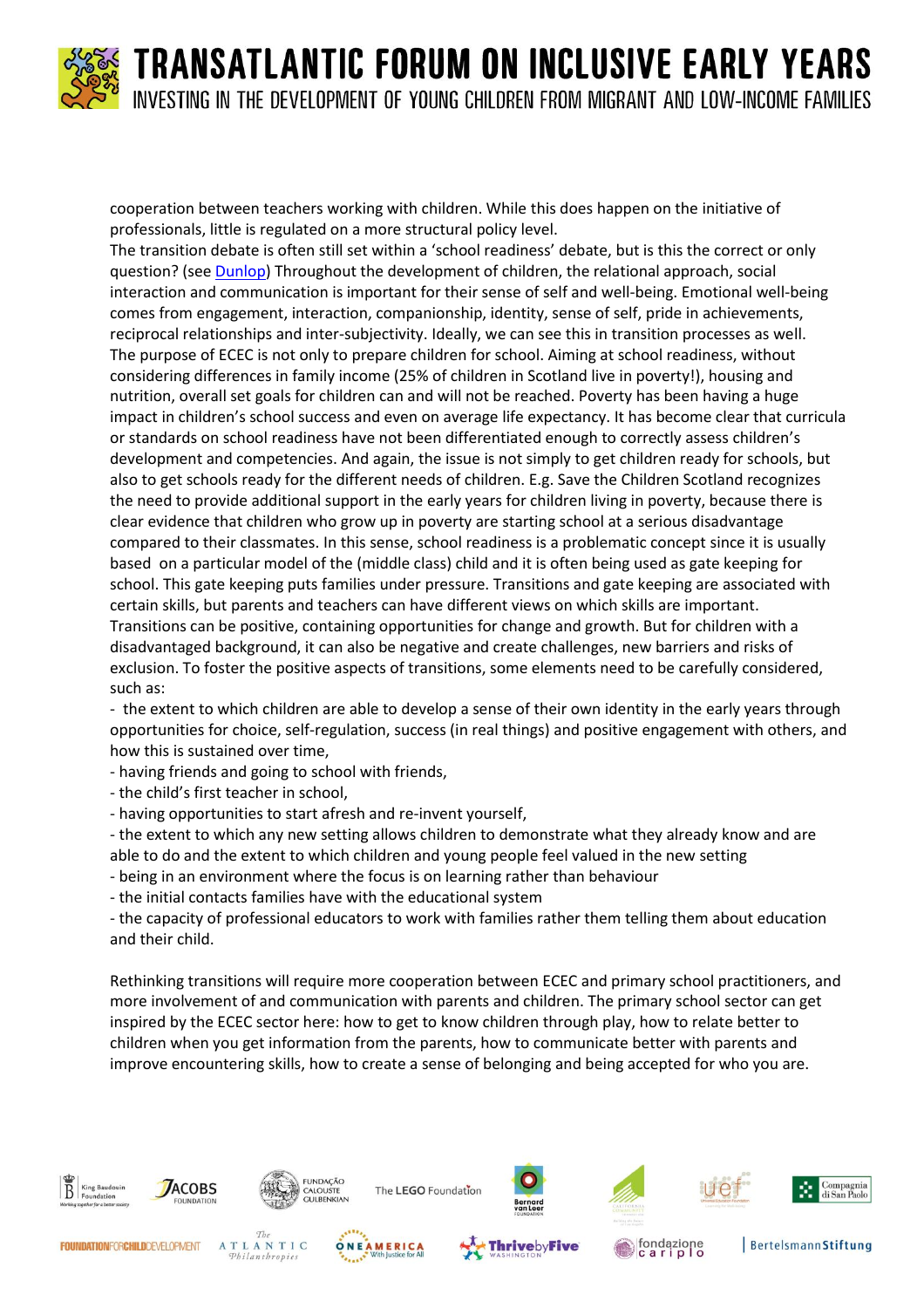

#### **From Birth to Third Grade – Equal Opportunity for All (the US context)**

Ensuring readiness for future academic success through aligned preparation in the early years is critical, particularly for language minority learners (or English Language Learners, in the US context). Through a focus on family and parent engagement, quality teaching in the Pre-kindergarten to third grade years, and expanded learning opportunities, all driven by strong program and system data capability to allow for continuous program improvement, the Road Map Project in Washington state, as presented b[y Lynda](http://www.kbs-frb.be/uploadedFiles/2012-KBS-FRB/05)_Pictures,_documents_and_external_sites/12)_Report/TFIEY_Lynda-Petersen.pdf)  [Pederson](http://www.kbs-frb.be/uploadedFiles/2012-KBS-FRB/05)_Pictures,_documents_and_external_sites/12)_Report/TFIEY_Lynda-Petersen.pdf), seeks to create a pathway to success for all students from "cradle to career".

A repeated theme that arose over the course of the Forum was the importance as well as the limitations of aligned and shared data in order to achieve service integration. Several speakers alluded to the importance not only of having access to comprehensive data, but of the need for training and assistance in the effective use and employment of such data, echoing the importance of investing in people and training in order to successfully integrate across programs and sectors. The deliberate inclusion of such training opportunities was an important piece of the Road Map Project

Making explicit considerations of how to ensure that aligned services are meeting the needs of migrant and other minority children in particular[, Sam Whiting and Roxana Norouzi](http://www.kbs-frb.be/uploadedFiles/2012-KBS-FRB/05)_Pictures,_documents_and_external_sites/12)_Report/TFIEY_Whiting-Norouzi.pdf) presented the Racial Equity Theory of Change being undertaken as a strategy in collaboration with the Road Map Project to ensure that an integrated birth to third grade strategy not only aims to narrow opportunity and achievement gaps for minority populations, but that it does so in an inclusive way that is mindful of potential underlying tensions. The Racial Equity Theory of Change emphasizes the need for individual as well as organizational change in order to sustain a real movement toward equity and inclusion—as such, the importance of increasing community input and giving a voice to those least likely to be heard is a critical element of the strategy, which is meant to inform every aspect of early childhood practice and policy in Washington state. Again, this presentation provided a reminder of the importance of the quality of human relationships in fostering effective communication and collaboration.

#### **5. Governance and effective cooperation**

After presentations on different models of integrated services, Vibeke [Bing](http://www.kbs-frb.be/uploadedFiles/2012-KBS-FRB/05)_Pictures,_documents_and_external_sites/12)_Report/TFIEY_Vibeke-Bing.pdf) gives an overview of elements in an integrated system that works, the Swedish Family Centres. These centres combine different services (ante-, peri- and post-natal health care for babies and parents, social services and preschool services) in one location. This is not just a question of sharing a workplace by professionals who used to be settled in their own business; it is above all a search to find a common set of values, common goals and a shared vision on quality in servicing families. What are the priorities? How to offer services that are felt as needed by different families with different questions? How to assure access for all? … Many questions which require more than a formal cooperation to get sorted. Resources (staff and budgets) from the different services are collectively organized and managed and the underlying idea is that it is the parents who actually feed into the concept of continuity; they start coming by during pregnancy and keep coming back for the other services (open pre-school, meeting places, health care, parenting support …). Remarkably, there is no national legislation on Family Centres, but they have grown on the municipal level from 35 (1997) to 220 (2013) throughout the country, fuelled by local initiative and now, national policies on health and welfare do highlight the advantages of this type of cooperation.

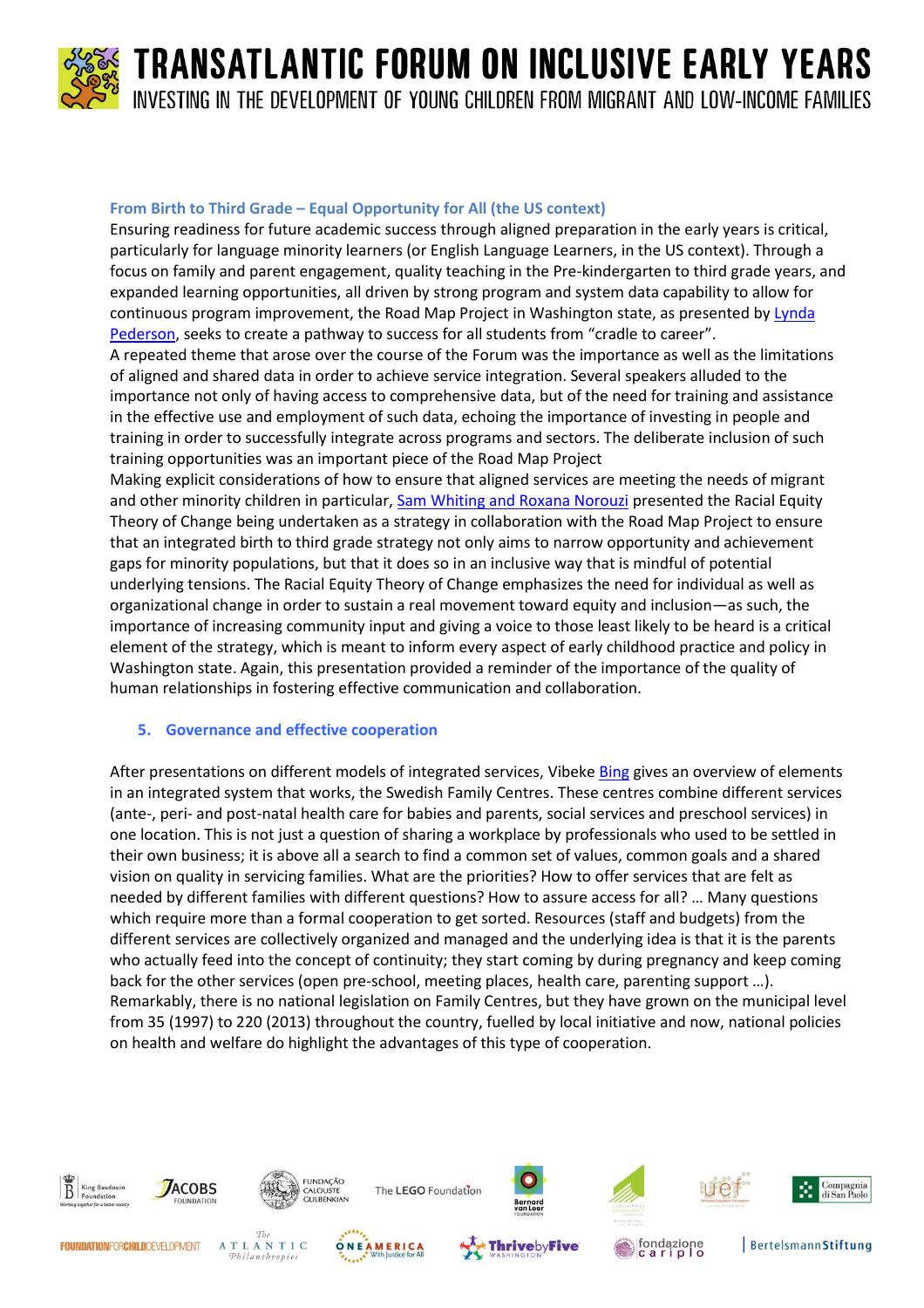This may all sound easier than it actually is. It is necessary to invest e.g. in time, energy and funding to get agreements between different responsible agencies and authorities, in developing a multidisciplinary steering group, in strategic planning and setting goals and in an effective management structure. Content wise the Family Centres honour the principle to maintain a balance between universal policies, aimed at providing for the well-being of all children and targeted approaches, aimed at supporting the most disadvantaged. It is vital that all elements in the system agree on what the content of the services should be to avoid confusion among staff itself and among the families that use the service. To support and facilitate the work in this multi-professional and multi-agency setting, daily communication and selfreflection tools are available. Also, a new training module 'working at a Family Centre' has been developed.

All in all, this model has proven to be successful and led to better outcomes for children, especially because of the low-threshold open pre-school, which has been highly appreciated by parents and children of all social strata. It has become clear that putting the main focus on the universalism (basic services for all) is key; working too much on targeted services or more interventionist approaches creates the risk of losing the 'ground floor' of the house. This has led to inspiring thoughts to consider for the future: why not increase the links to primary schools and how to strengthen efforts to better support immigrant families?

On US side, the Alameda County Early Childhood System is presented by Janis [Burger.](http://www.kbs-frb.be/uploadedFiles/2012-KBS-FRB/05)_Pictures,_documents_and_external_sites/12)_Report/TFIEY_Janis-Burger.pdf) In this system as well, universal, more preventive services are linked to more targeted interventionist support for 'at risk' and 'high risk' families and situations. For different age groups, different services are offered such as e.g. parental support, playgroups, home visits, parent café's, socio-emotional and development support. The main principles are shared: parents in the lead, holistic approach, well trained workforce, common outcomes and data sharing and formal and informal supports. On a cross-sectoral level, the focus is on improving communication, developing child friendly policies and practices and initiating system changes. Indicators were developed to monitor whether children are in fact thriving, healthy and ready to move on to school. Different than in many European states (public funding), the funding here relies on combined efforts of state budget and private funding (e.g. by philanthropic organisations).

#### **6. Policy debate and takeaways**

Policymakers (Richard Buery, New York, Sean Holland, Northern Ireland and Håkan Linnarsson, Sweden) all agreed on the added value of cross-agency cooperation and the sense of strong leadership. Support can be offered in many different ways: better and reliable funding, less bureaucratic requirements, alignment of regulations, support staff, time and space for dialogue and coordination. Clear thinking needs to be done on the question whether to create new structures or more collaboration among existing ones. E.g. integration of health and social services in Ireland has not really done so much better for young children than before, as they need to serve all age groups and choices need to be made. There is also the risk of overlap and duplication. In every field of public work, there is 'waste', that could be decreased by integrating services, but this has to be carefully considered. Different professionals will have different perspectives on children's lives and chances. This again, may turn out to be a barrier instead of leading to better services. Politics usually react on crisis situations. In child protection e.g., the death of a child can be a trigger, but at the same time it distorts reality and the real daily work in early

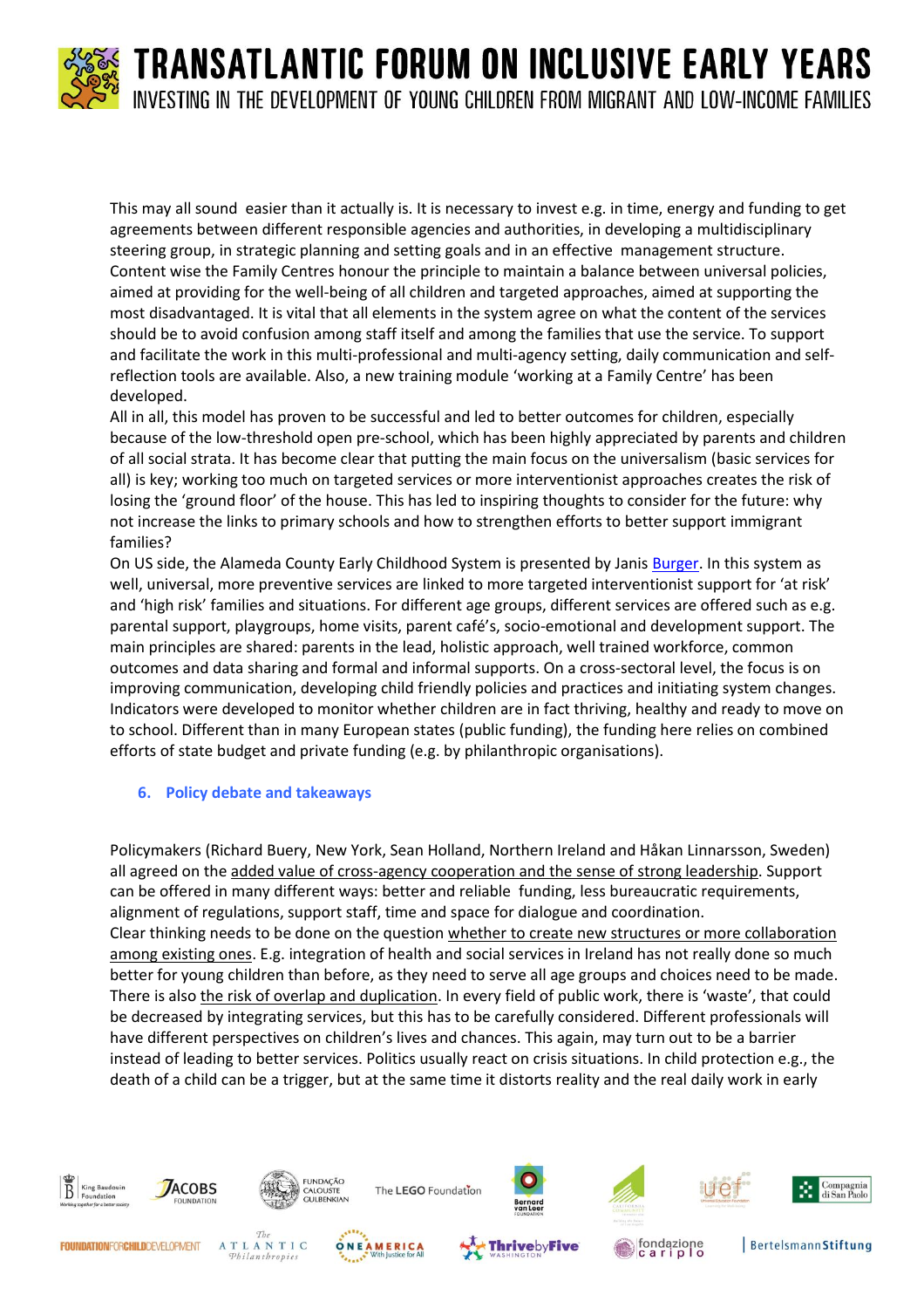years. Policymakers need to keep an open look, start from the perspective of the service users and their needs, and focus on the larger picture: invest in early years from a universalist perspective, not only in problematic areas or child protection issues.

There is also the 'Be careful what you wish for' challenge. When professionals want to share more data, they have not always thought beforehand what should be shared, when, why and with whom. There is a tendency to join cooperative integration of services as long as the co-working is relevant for the professional themselves. In order to have efficient and successful cooperation, all participants will need to give up some of their own beliefs, working methods and vision. There is a need for not only regulations and protocols, but also for human relationships, and building a common understanding and language. We also need to be realistic: cooperation takes enormous amounts of time even when there already is communication. There is competition among partners as well and mandatory cooperation does not always result in real cooperation.

Another danger is the one of using 'averages' as policy bases. While Sweden e.g. is considered to be the ultimate welfare state, there is also the reality of severe poverty, xenophobia, social exclusion and even young children who are starving. Moving away from the average and address the problem where it is and share this with public opinion. "We all know places where we don't want our own kids to live."(Linnarsson).

Looking at the need for sustainability of integrated services, public funding seems essential. "Charity will never guarantee sustainability, only taxes will!" (Holland) Private or charity funding can serve the need for experimental space, adding new possibilities, try out time, but it should be used wisely and with an eye on the long term. Great ideas are not enough here: think about how funds can transform practice in the end. Philanthropy can in fact innovate, transform, change, inspire but political commitment for adequate public funding is the only guarantee for sustainability and long term effects.

Offering integrated services in itself will have little effect on living conditions of families as such. Action on different levels is needed combining commitment of parents, authorities and communities to address the lack of personal resources, provide material resources and install supportive services in the community. It really does take a village…

In order to monitor what really works, what really makes a difference for families, big scale quantitative data need to be completed with 'small' qualitative data: observations, self-evaluation, documentation, children's and parent's voices … There is more evidence than only RCT outcomes. Combining several data can add to the arguments for more investment in early years. Professionals also need this diversity in data: a social worker cannot use the child abuse statistics in his daily practice, but he can use what qualitative research shows on how to relate to abuse victims. The quantitative return on investment argument can have its value but "we should not ever turn children's lives into a future commodity!" (Holland) We should stop to justify investing in basic children's services only when it concerns children in poverty. These debates, are not only politically, but also ethically framed. Policymakers need to take up responsibility and foundations can be active advocates in these debates.





The LEGO Foundation